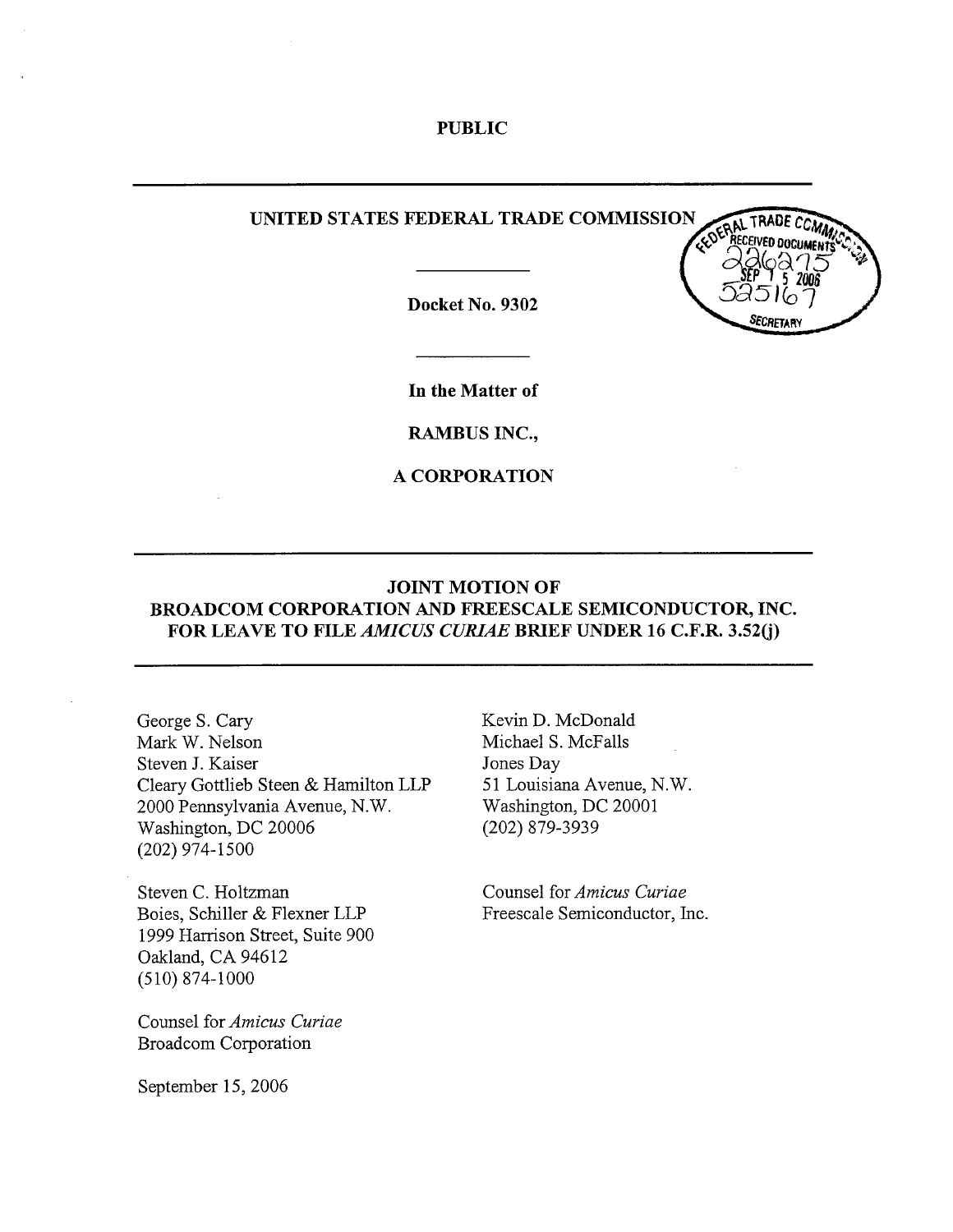Broadcom Corporation ("Broadcom") and Freescale Semiconductor, Inc. ("Freescale") respectfully move under 16 C.F.R.  $\S$  3.52(j) for leave to file a brief as amicus curiae in this matter. As discussed below, Broadcom and Freescale have significant interests and the Commission's remedy decision in this matter will have substantial impact on their businesses. The proposed brief would assist the Commission in determining the appropriate remedy and inform the Commission about how the remedy decision will impact makers of complementary products such as Broadcom and Freescale.

Broadcom is one of the world's largest fabless semiconductor companies with annual revenue of more than \$2.5 billion. Broadcom is a global leader in the development and construction of semiconductors for wired and wireless communications providing a broad portfolio of hardware and software solutions to manufacturers of computing and networking equipment, digital entertainment and broadband access products, and mobile devices. Freescale is a global leader in the design and manufacture of embedded semiconductors for wireless, networking, automotive, consumer and industrial markets. With 2005 sales of \$5.8 bilion, it is the third largest chipmaker in the United States and the ninth largest in the world. The company provides original equipment manufacturers with chips to help them drive advanced cell phones, manage Internet traffc and to help make vehicles safer and more energy efficient. It has more than 10,000 customers including 100 of the top global manufacturers, making Freescale a leader in the world-wide supply of embedded microprocessors.

As members of JEDEC and as manufacturers of products that conform to JEDEC's SDRAM standards, Broadcom and Freesscale have strong interests in ensuring

 $\overline{2}$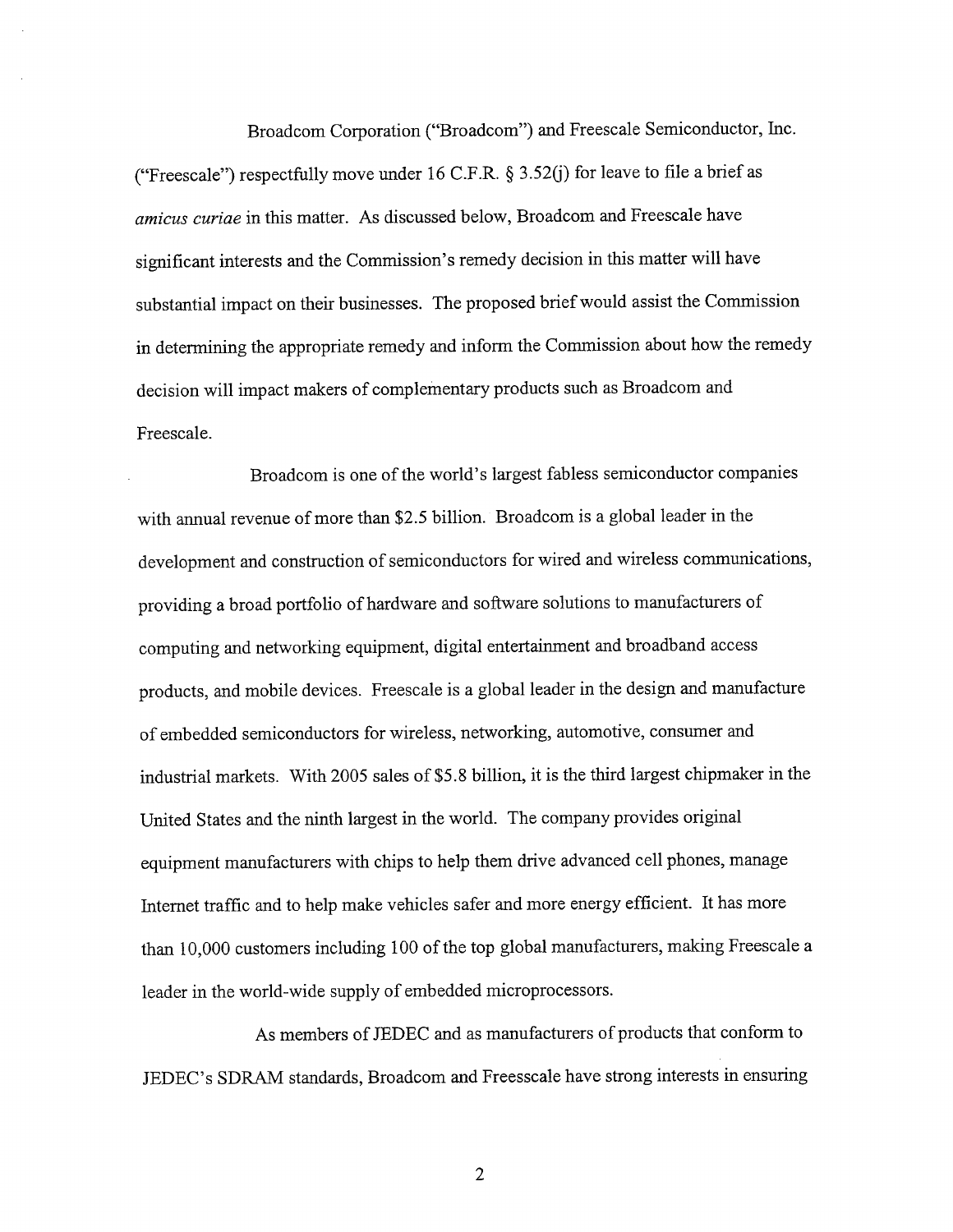that the rules and procedures of SSOs, including JEDEC, are followed and respected particularly those that relate to the incorporation of proprietary technology into important standards like the JEDEC SDRAM standards. Moreover, Broadcom and Freescale are direct victims of the "hold up" orchestrated by Rambus and found by the Commission to violate Section 5 of the FTC Act. Broadcom and Freescale, along with dozens of other companies, are among the OEMs and manufacturers of complementary components that the Commission expressly recognized to be "locked in" to the markets now monopolized by Rambus in precisely the same way as the direct sellers of DRAMs and SDRAMs. Indeed, Rambus already has asserted the Rambus JEDEC Patents against Broadcom and Freescale and their OEM customers.

The proposed amicus curiae brief is intended to assist the Commission in its consideration of the appropriate remedy in this case. It demonstrates how the remedy the Commission adopts in addressing Rambus's illegal conduct can and must ensure that all direct victims – including those that manufacture complementary products – are not disadvantaged by the wrongful conduct. It further demonstrates that the appropriate remedy is a "no enforcement" order that would prohibit Rambus from enforcing the patents at issue on products that read on the pertinent JDEC memory standards.

Broadcom and Freescale respectfully request that the Commission grant them leave to file the accompanying amicus curiae brief. A proposed order to that effect is attached for the Commission's convenience.

 $\overline{3}$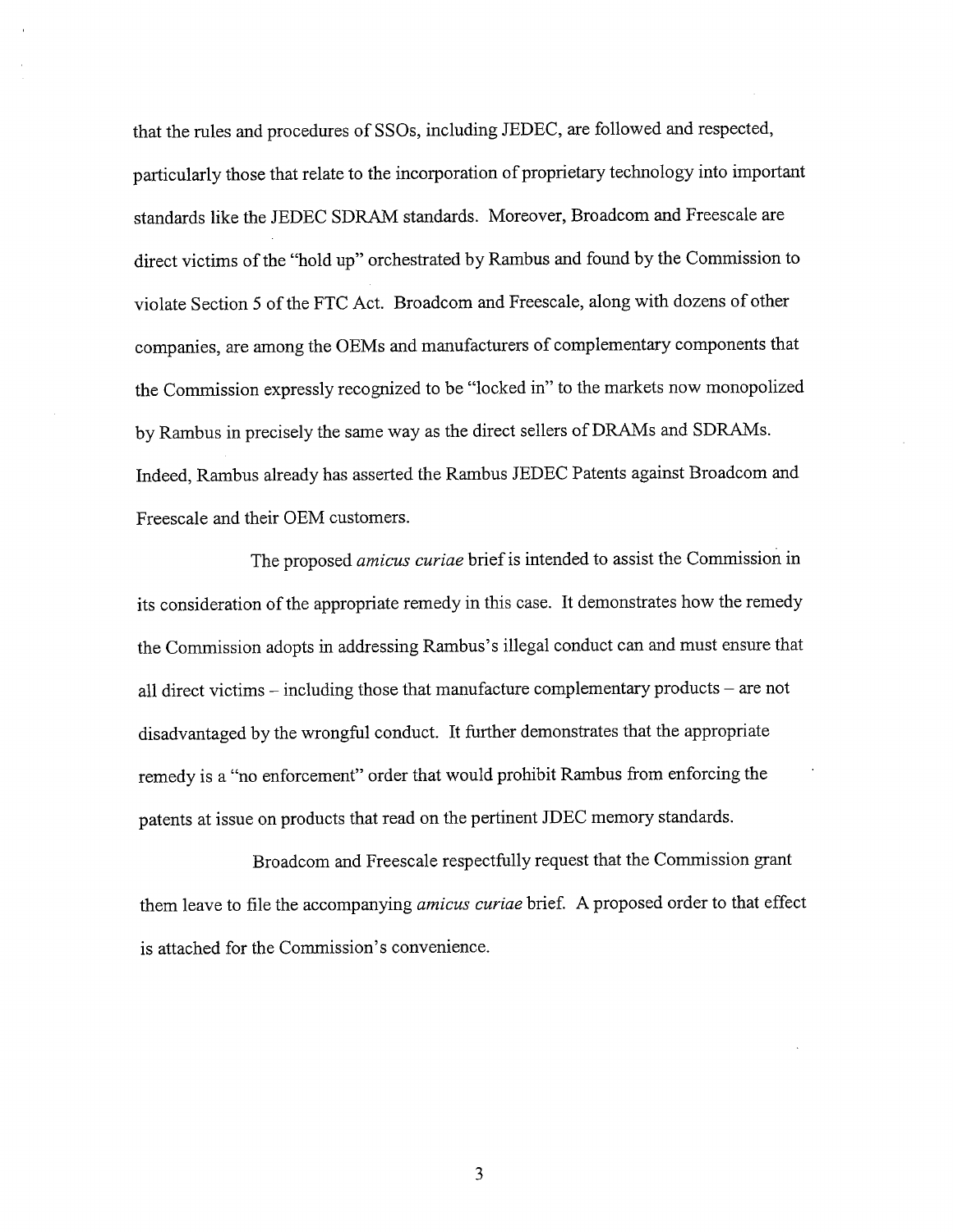September 15, 2006 Respectfully submitted,

YY/stk eorge & Cary

Mark W. Nelson Steven J. Kaiser Cleary Gottlieb Steen & Hamilton LLP 2000 Pennsylvania Avenue, N. Washington, DC 20006 (202) 974- 1500

Steven C. Holtzman Boies, Schiller & Flexner LLP 1999 Harrison Street, Suite 900 Oakland, CA 94612 (510) 874- 1000

Counsel for Amicus Curiae Broadcom Corporation

Kerrn McDonellisne

Kevin D. McDonald Michael S. McFalls Jones Day 51 Louisiana Avenue, N. Washington, DC 20001 (202) 879-3939

Counsel for Amicus Curiae Freescale Semiconductor, Inc.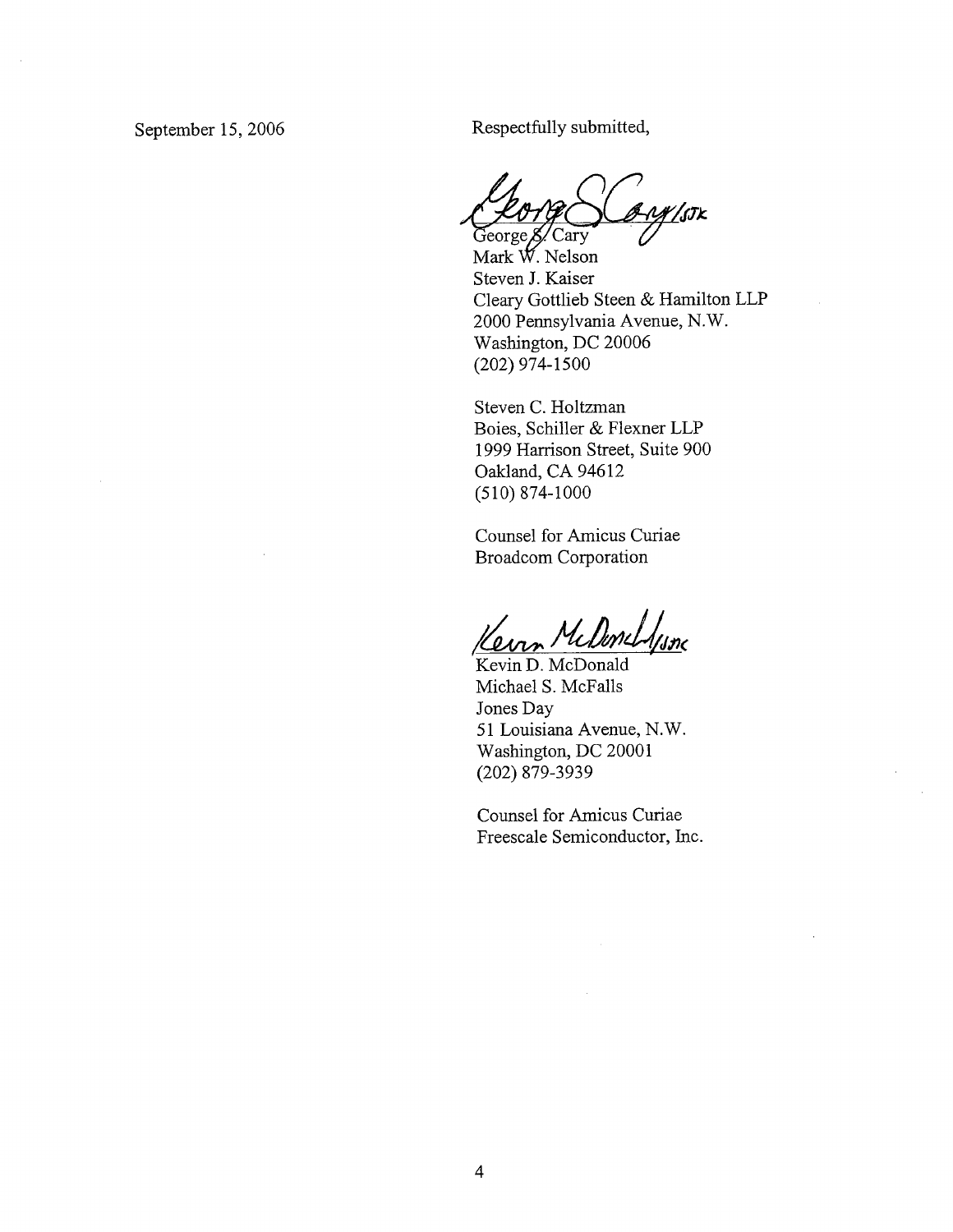# UNITED STATES FEDERAL TRADE COMMISSION

Docket No. 9302

In the Matter of

RAMBUS INC.,

A CORPORATION

# PROPOSED ORDER

Upon consideration of the Motion of Broadcom Corporation

("Broadcom") and Freescale Semiconductor, Inc. ("Freescale") for leave to file an amicus curiae brief on the issue of the appropriate remedy for Rambus's violations of the

Federal Trade Commission Act, the Commission finds that the proposed amicus curiae

brief may assist in the determination of this matter. Accordingly,

IT IS ORDERED that Broadcom Corporation and Freescale

Semiconductor, Inc. are granted leave to file their amicus curiae brief.

By the Commission.

Issued: